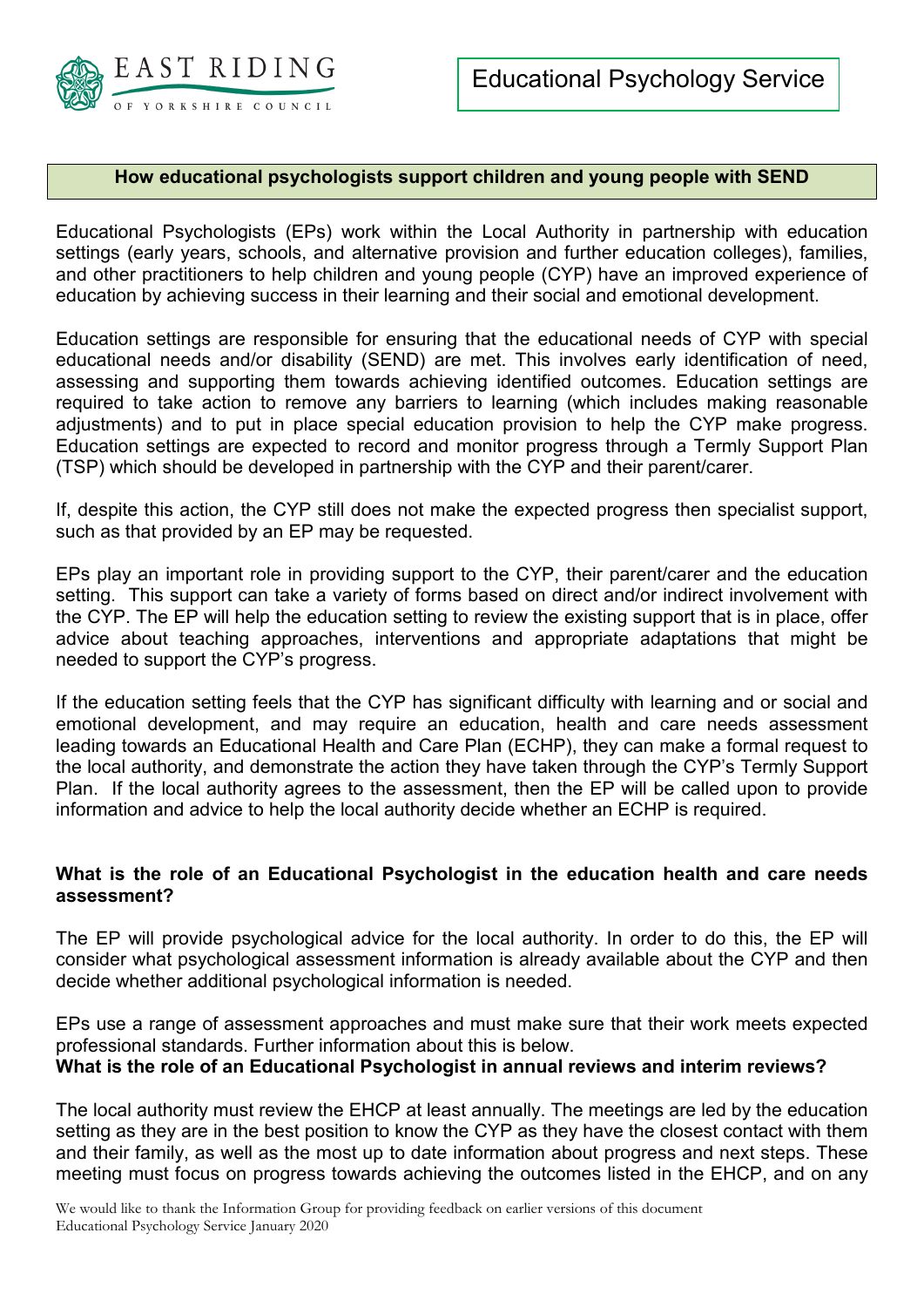changes to be made to the outcomes or support needed to help the CYP continue to make progress.

In preparing for review meetings, education settings should be discussing the CYP's progress with parents/carers. If progress is not being made then the education setting should consider whether further school based assessment may be needed to help identify any additional support the CYP might need.

If there are worries that the CYP's needs have significantly changed, or that the provision may no longer be meeting the CYP's needs, then the education setting should request the involvement of an EP. This request should be made before the review meeting to give time for the EP and the education setting, along with the parent/carer to agree how best to involve the EP.

This involvement may be to attend meetings, undertake assessment work, clarify the CYP's specific needs and advise on additional support that might be needed. Details of the EP's involvement should be included in the education setting's annual review paperwork.

The annual review process ensures that the EHCP remains relevant and appropriate to the needs of the CYP. If, at the annual review it is agreed that the needs of the CYP have changed significantly and/or the provision is no longer able to address the CYP's needs then the local authority will be asked to make a decision about updating the EHCP and/or exploring more suitable education provision. Occasionally, the local authority may require additional information in order to make its decision and may call upon the EP to provide updated psychological advice.

# **What Assessment Approaches are used by an Educational Psychologist?**

EPs use a range of assessment approaches, including:

- Speaking with teachers, parents/carers and practitioners involved
- Speaking with the CYP person to find out their views (what is working and not working with regards to their education and what support they feel they need)
- Observing how the CYP responds in the learning environment looking at how they respond to the demands of the learning task, and their social interactions with others.
- Looking at the CYP's school work
- Using questionnaires and rating scales to investigate how the CYP thinks, feels, and behaves.
- Questionnaires and rating scales to assess the learning environment (for example, the physical layout of the classroom, the social interactions and how the class and lessons are organised).
- Looking at school-based assessments or developmental profiles for young children
- Dynamic assessment methods that look at the CYP's approach to learning, their response to different teaching approaches and their capacity to learn.
- Psychometric assessment which looks at how the CYP's skills, knowledge and development compares with other CYP the same age.

The assessment approach that the EP uses should seek to give clarity and develop a holistic understanding about a CYP's strengths and needs and should take into account all the information that is already known about the CYP (i.e. information from the educational setting, parents/carers, and other practitioners). The assessment should be effective, efficient and use the least intrusive approach to gathering information in order to provide high quality psychological advice.

# **What is important about how Educational Psychologists work?**